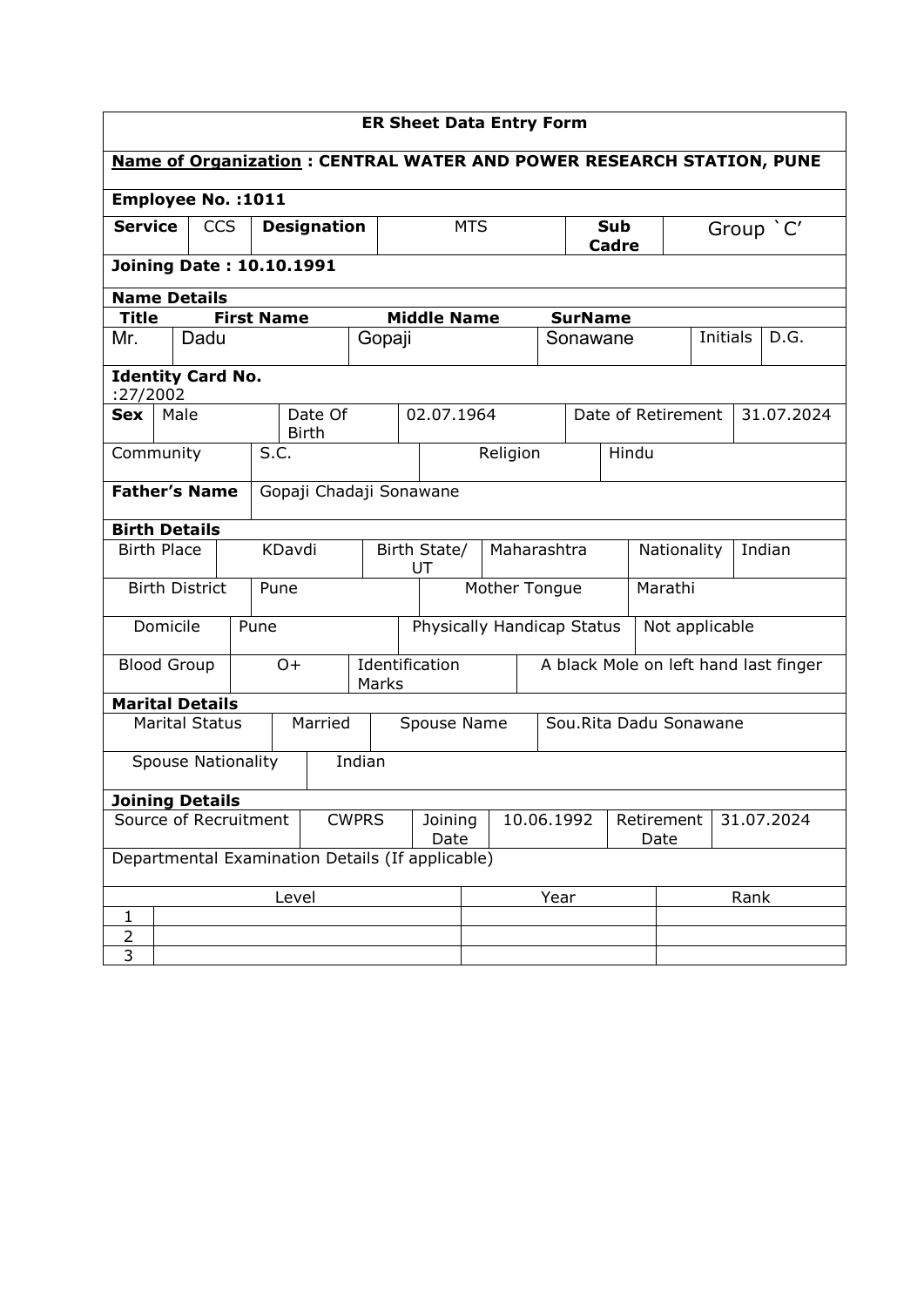| Remarks (if any)                          |                  |             |              |              |  |  |  |  |
|-------------------------------------------|------------------|-------------|--------------|--------------|--|--|--|--|
| Languages known                           |                  |             |              |              |  |  |  |  |
|                                           | Name of Language | <b>Read</b> | <b>Write</b> | <b>Speak</b> |  |  |  |  |
| Indian Languages<br>$\mathbf{1}$<br>Known | Marathi          | Fluent      | Fluent       | Fluent       |  |  |  |  |
| $\overline{2}$                            | Hindi            | Fluent      | Fluent       | Fluent       |  |  |  |  |
| 3                                         |                  |             |              |              |  |  |  |  |
| 4                                         |                  |             |              |              |  |  |  |  |
| 5                                         |                  |             |              |              |  |  |  |  |
|                                           |                  |             |              |              |  |  |  |  |
| Foreign Languages                         |                  |             |              |              |  |  |  |  |
| Known<br>1                                |                  |             |              |              |  |  |  |  |
| $\overline{2}$                            |                  |             |              |              |  |  |  |  |
| 3                                         |                  |             |              |              |  |  |  |  |

## Details of deputation (if applicable)

| Name of the Office | Post held at that<br>time in parent office | Name of post<br>(selected for<br>deputation |       | Period of deputation |  |  |  |
|--------------------|--------------------------------------------|---------------------------------------------|-------|----------------------|--|--|--|
|                    |                                            |                                             | Since | From                 |  |  |  |
| Not applicable     |                                            |                                             |       |                      |  |  |  |

## Details of Foreign Visit

| SI.<br>No. | Place of Visit | Date of<br>visit | Post held at<br>that time | Whether it<br>is a<br>personal or<br>official visit | Details of visit |
|------------|----------------|------------------|---------------------------|-----------------------------------------------------|------------------|
|            |                | Not applicable   |                           |                                                     |                  |

## Transfer/Posting Detail (if applicable)

| Place          | Period of posting |      |  |  |  |  |  |  |
|----------------|-------------------|------|--|--|--|--|--|--|
|                | Since             | From |  |  |  |  |  |  |
|                |                   |      |  |  |  |  |  |  |
|                |                   |      |  |  |  |  |  |  |
| Not applicable |                   |      |  |  |  |  |  |  |
|                |                   |      |  |  |  |  |  |  |
|                |                   |      |  |  |  |  |  |  |